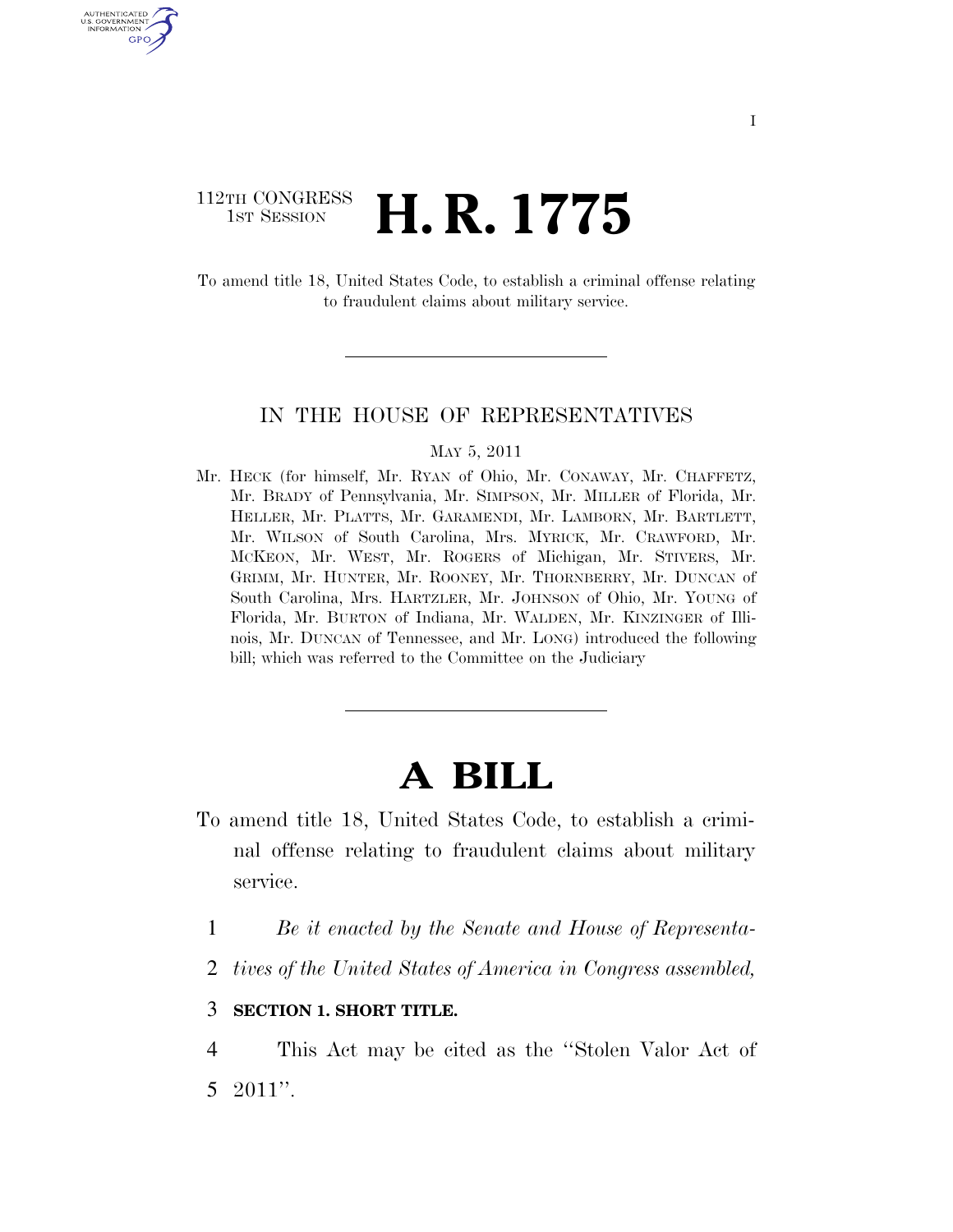## **SEC. 2. ESTABLISHMENT OF CRIMINAL OFFENSE RELATING TO CERTAIN MISREPRESENTATIONS ABOUT MILITARY SERVICE.**

 (a) MISREPRESENTATIONS ABOUT MILITARY SERV- ICE.—Chapter 47 of title 18, United States Code, is amended by adding at the end the following new section: **''§ 1041. Certain misrepresentations about military service.** 

9 "(a) OFFENSE.—Whoever, with intent to obtain any- thing of value, knowingly makes a misrepresentation re-garding his or her military service, shall—

 $\binom{12}{1}$  if the misrepresentation is that such indi- vidual served in a combat zone, served in a special operations force, or was awarded the Congressional Medal of Honor, be fined under this title, impris-oned not more than 1 year, or both; and

17  $\frac{1}{2}$  in any other case, be fined under this title, imprisoned not more than 6 months, or both.

 ''(b) EXCEPTION FOR DENIAL OF SERVICE.—Sub- section (a) does not apply to a misrepresentation that an individual did not serve in the Armed Forces of the United States.

 ''(c) DEFENSE.—It is a defense to a prosecution under this section if the thing of value is de minimis.

25 "(d) DEFINITIONS.—In this section: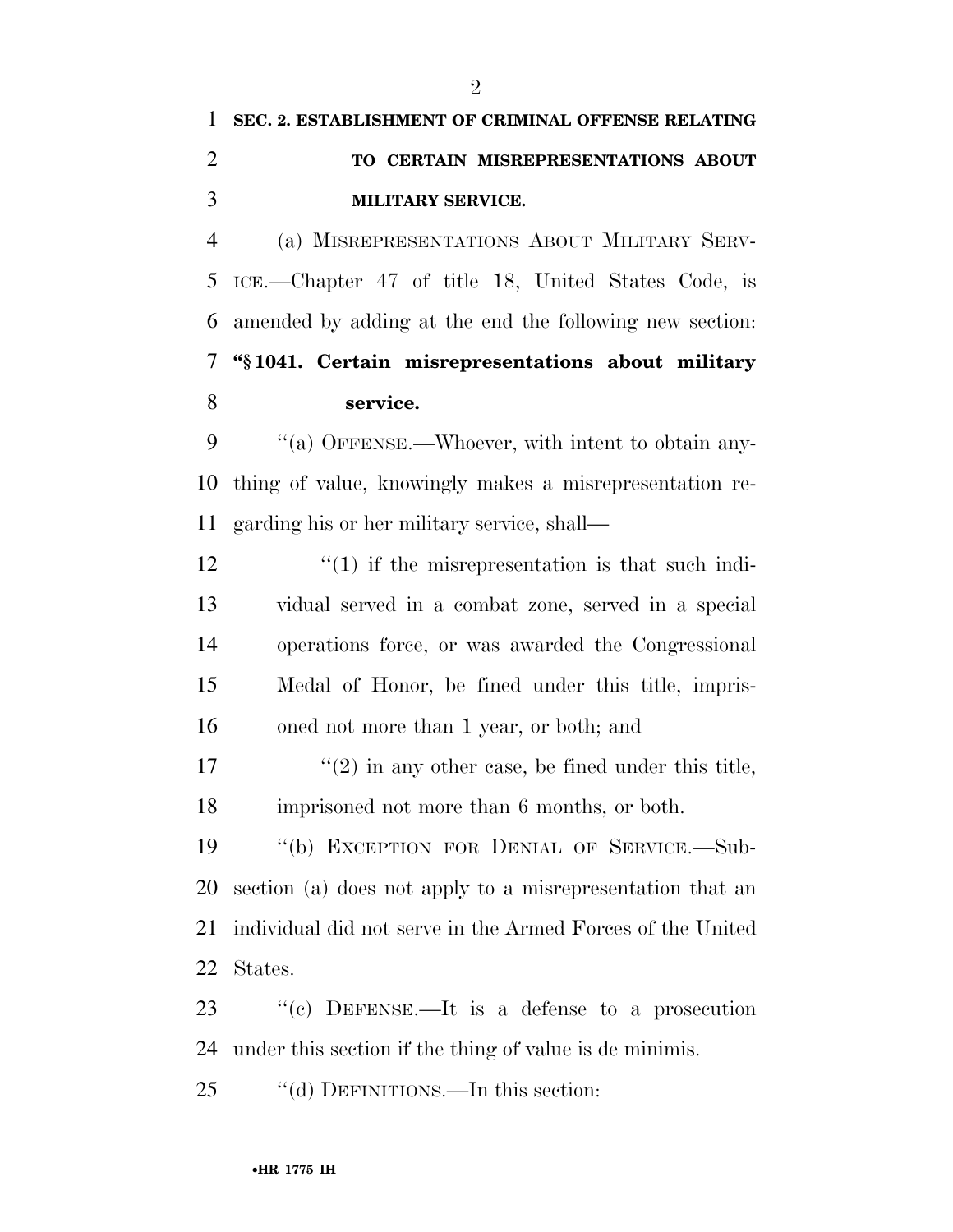| $\mathbf{1}$   | $(1)$ ARMED FORCES OF<br>THE<br><b>UNITED</b>      |
|----------------|----------------------------------------------------|
| $\overline{2}$ | STATES.—The term 'Armed Forces of the United       |
| 3              | States' means the Army, Navy, Air Force, Marine    |
| $\overline{4}$ | Corps, and Coast Guard, including the reserve com- |
| 5              | ponents named in section 10101 of title 10, United |
| 6              | States Code.                                       |
| 7              | "(2) COMBAT ZONE.—The term 'combat zone'           |
| 8              | has the meaning given such term in section         |
| 9              | $112(c)(2)$ of the Internal Revenue Code of 1986.  |
| 10             | "(3) CONGRESSIONAL MEDAL OF HONOR.—The             |
| 11             | term 'Congressional Medal of Honor' has the mean-  |
| 12             | ing given such term in section 704 of title 18,    |
| 13             | United States Code.                                |
| 14             | "(4) MILITARY SERVICE.—The term 'military          |
| 15             | service' means—                                    |
| 16             | "(A) service in the Armed Forces of the            |
| 17             | United States;                                     |
| 18             | "(B) service in a combat zone as a member          |
| 19             | of the Armed Forces of the United States;          |
| <b>20</b>      | "(C) attainment of a specific rank in the          |
| 21             | Armed Forces of the United States; and             |
| <u>22</u>      | $\lq\lq$ (D) receipt of —                          |
| 23             | "(i) any decoration or medal author-               |
| 24             | ized by Congress for the Armed Forces of           |
| 25             | the United States;                                 |